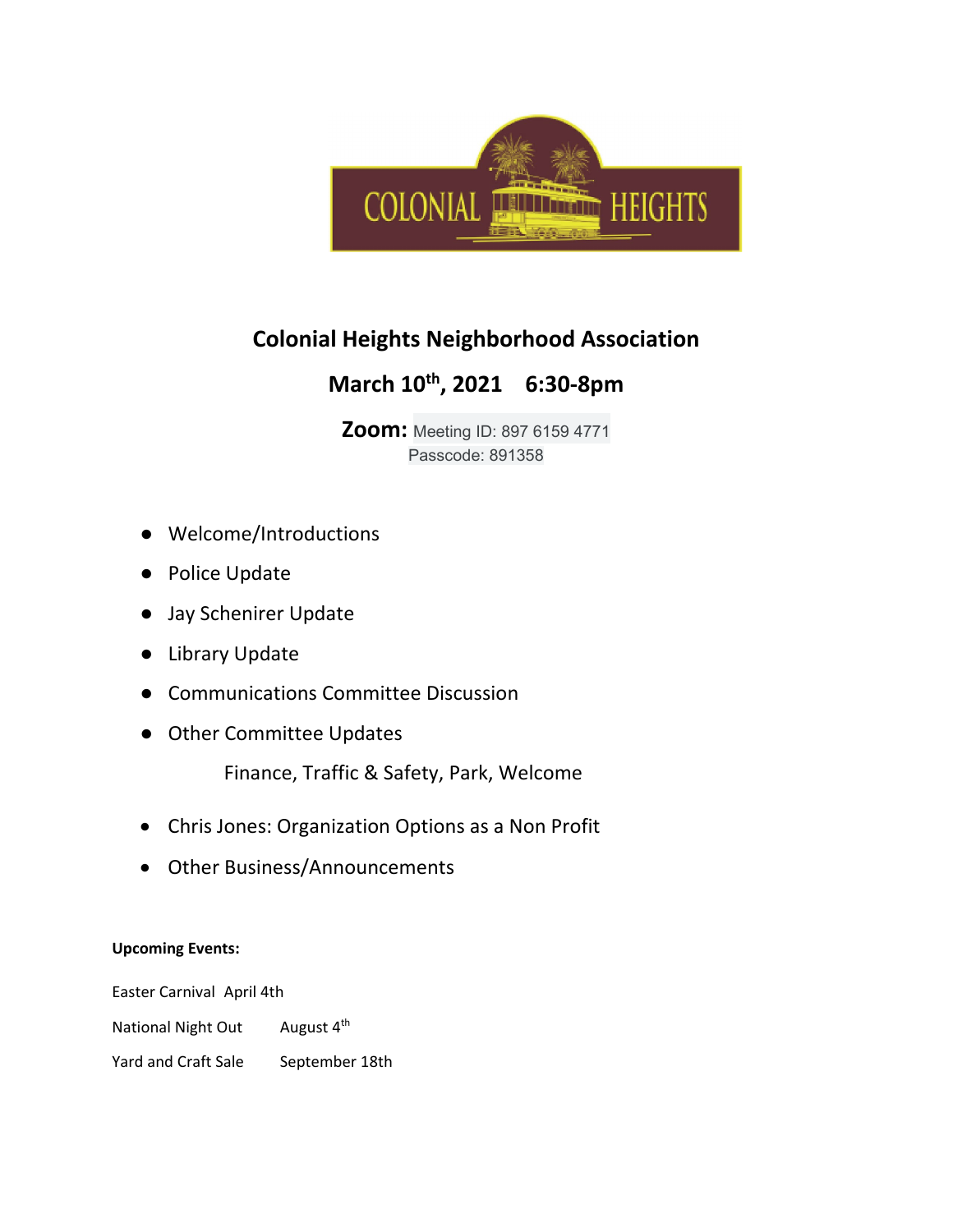# Colonial Heights Monthly Meeting Minutes March 10<sup>th</sup>, 2021

## **Police Update:**

Tony Parham SPD provided an update –

- Many questions about speeding issues, there have been some motor units assigned for enforcement.
- We have placed speed signs to collect data.
	- $\circ$  21<sup>st</sup> and 54<sup>th</sup> to see what normal speed is and how many chronic speeders there are and time of day.
	- $\circ$  Have prioritized enforcement on 14<sup>th</sup> due to collisions and add portable speed signs.
- Have seen an increase in catalytic convertor thefts.
	- $\circ$  SPD has map of area that has been hit, and officers have a list of known offenders and their vehicles to look out for them.

## **Jay Schenirer Update:**

- Have experienced catalytic converters myself 2 have been stolen.
	- $\circ$  Purchased a cage that goes over converter which makes it more difficult to get it off.
	- o About \$150 but cheaper than replacing convertor which is about \$3000.
- Lots of focus on homelessness
	- o Voted unanimously to open respite centers year-round which is about \$3 million dollars
	- o Looking at larger facilities as well.
- Aggie Square
	- $\circ$  Negotiating community benefit agreement April 6<sup>th</sup>
		- **Hoping to have productive conversations around pending lawsuits**
		- **Would like to break ground at the end of the year**
		- City has asked to intervene in lawsuit against UC Davis so that they an be part of the discussion.
- Youth Programs
	- o Will be seeking bids (\$6 million) for youth programs
- Stimulus program
	- o City will get approx. \$120 million
		- Likely will do something similar we did with the last stimulus money but there is more flexibility with the use of the funds.
- District 5 homeless planning Meeting in S. Land Park
	- o No current plans to host one for colonial heights but agreed to host one with Eric Guerra if this is something our neighborhood is interested in.
- Resident Concerns/Questions:
	- o Shared concerns around Mercy Housing
		- Response: Will be in 2 phases  $-120$  units moving forward
		- San Juan Motel will provide additional housing
		- Will have 200 beds on UC Campus, as well as 340 units nearby
		- Mercy still is looking to gather funding, but will keep neighborhood updated.
	- o Shared concerns around the encampment on Stockton Blvd.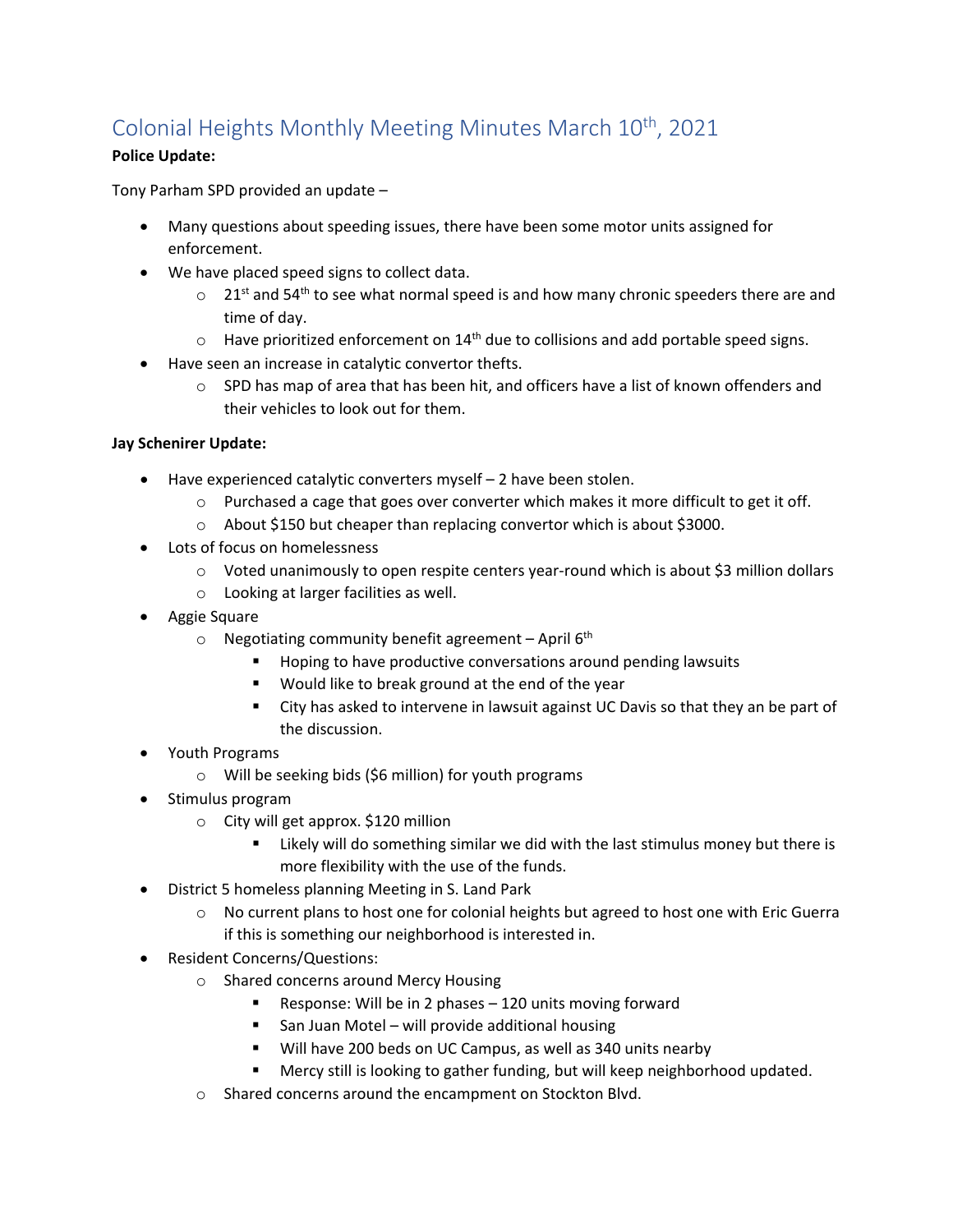- Response: City is going to clean up the property and bill the property owner
- City code enforcement is working to try to address the issue of blocking the sidewalk
- $\circ$  Jay is going to follow up on an updates from code enforcement as well as any info on what is going in on Stockton blvd.

## **Communications Committee Update:**

- Has been difficult to get this all figured out Greg has stepped in but looking for help/permanent lead.
- Website is up and running, KC is handling the social media
- In 2017/18 there were conflicts around contacting government officials so this is the reason for all of the rules around how we communicate with the neighborhood so there is not one person seen as the "main person"
- Need to work on Easter Flyer and push people to the website
- Should we focus social media efforts on certain platforms

#### **Finance Update:**

• None

### **Easter Event Update:**

- Will be doing the scavenger hunt again all ages are welcome
- Prizes will be similar to last year- appreciate donation of \$250 from Jay Schenirer for the event
	- o Alcohol prize for adults must be 21
- Encourage people to participate and provide clues for the scavenger hunt.
	- o Email Nicole Costanzo – [ncostanzo3@gmail.com](mailto:ncostanzo3@gmail.com) for clues
- Event is all day start at around 8 AM
- Last year some of the clues were very difficult and took some people most of the day
- Easter Event is 9 years strong

## **Public Safety/Street Safety Update:**

- Idea is to form an unofficial group to put together a list of all of the problem areas and then provide a letter requesting the city to address concerns listed.
- Power in numbers concept and avoid "Reinventing the wheel" so there is a united effort.
- Suggestions included lawn signs "slow down"
	- o Potentially get funds from Jay Schenirer for printing
	- $\circ$  Example of signs on 58<sup>th</sup> and Broadway
	- o Similar to efforts around the neighborhood watch